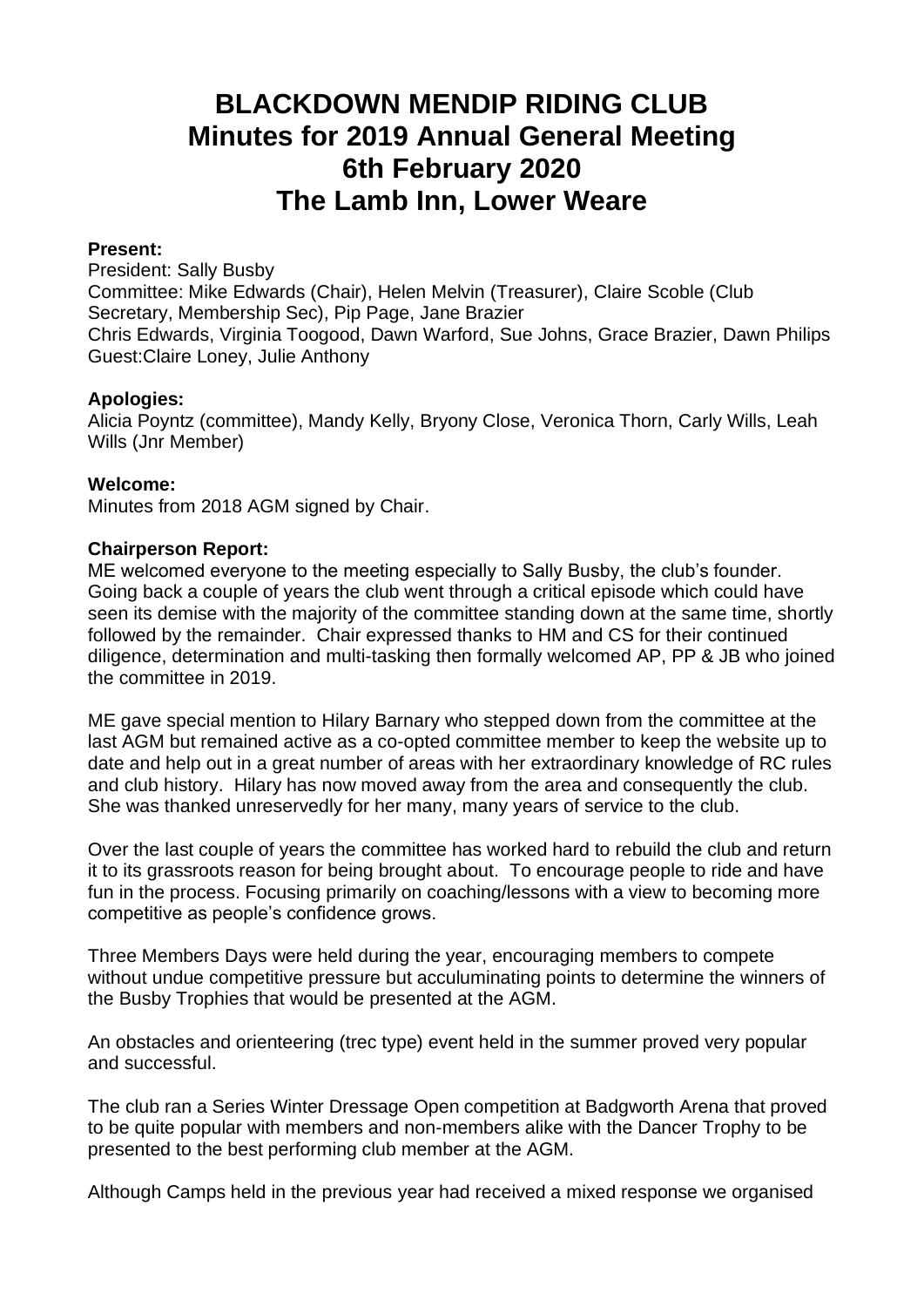camps for Spring and Autumn again for 2019 and ran them both. They were enjoyed by those taking part but the lesson structure for Autumn Camp came at a significant cost. Thanks go to CE for her 'behind the scenes' contribution.

During 2019 more members took advantage of lessons so in addition to the regular show jump and flat lessons the club offered an even greater variety of lessons including XC clinics, arena XC, SJ on grass and Derby SJ. More recently we have been able to take advantage of the availability of Badgworth for Flat and SJ lessons.

AP has taken responsibility for the merchandise and is introducing quality items at reasonable prices. A small stock will be held and orders placed through the club.

During the year the accounting period was amended and the membership year changed to 1st January to 31st December in line with BRC requirement. The members took part in an on-line vote of which there were no objections. The Club Constitution was amended accordingly.

ME expressed thanks to the regular, empathetic and loyal instructors that support the club.

## **Treasurers' report:**

HM distributed a copy of the accounts to attending members.

HM reported on the 2018-2019 accounts. Following the change of the accounting year to fall in line with BRC this accounting period is 15 months. The accounts currently in draft but no changes expected and HM expressed thanks to Sarah Applewell for verifying. Income £12,532 and Expenditure £13,992. The difference largely being due to the loss on Autumn camp but it was decided that it was better to run at a loss rather than cancel. A small amount of old merchandise has been written off and new stock bought in to the value of £825.00.

The club continues to subsidise lessons.

The bank balance at the year end was £16,775.

#### **Membership report:**

CS reported 92 members in the year, of which 9 were juniors, 4 not-riders and 2 honorary members.

#### **Election of new chairman**

Mike Edwards remains as chairman

#### **Election of new and existing committee:**

Claire Scoble remains as Club Secretary & Membership Secretary Helen Melvin remains as Treasurer Alicia Poynts remains as merchandise Pip Page remains as Junior member coordinator, members days & Area 12 Jane Brazier remains as Safeguarding Officer and First Aid Dawn Warford joins the committee, proposed by CS, seconded by PP

## **Presentation of the Trophies:**

Trophies presented by Sally Busby

Busby Trophy: Winner Virginia Toogood, Runners up 2nd Sue Johns, 3rd Anna Thomas Dancer Trophy: Winner Virginia Toogood, Runners up 2nd Chris Edwards, 3rd Sue Johns Junior Busby Trophy: Winner Leah Wills, Runners up 2nd Phoebe Wills, 3rd Kate Adams The results for the Junior Trophy were announced, but the recipient could not attend the